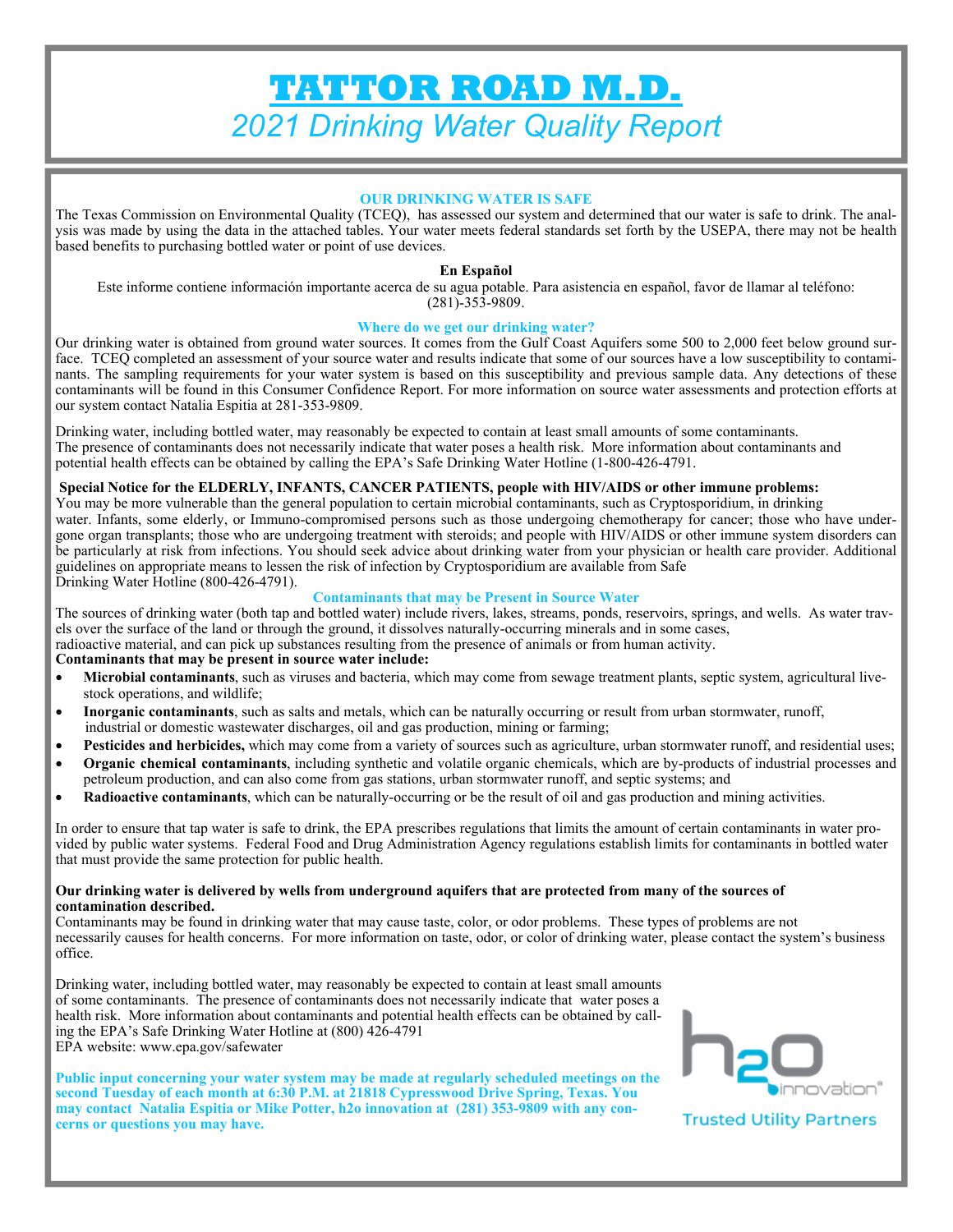### **About the Following Table**

The following table contains all of the chemical constituents which have been found in your drinking water for the most recent testing performed in accordance with applicable regulations. USEPA requires water systems to test up to 97 constituents. The constituents detected in your water are listed in the attached table.

#### **DEFINITIONS**

**Maximum Contaminant Level (MCL)** - The highest level of a contaminant in drinking water. MCL's are set as close to the MCLG's as feasible using the best available treatment technology.

**Maximum Contaminant Level Goal (MCLG)** - The level of a contaminant in drinking water below which there is no known or expected health risk. MCLG's allow for a margin of safety.

**Treatment Technique** – A required process intended to reduce the level of a contaminant in drinking water.

**Action Level** – The concentration of a contaminant which, if exceeded, triggers treatment or other requirements which a water system must follow. **ppm** = parts per million or milligrams per liter (mg/l), one part per million corresponds to one minute in two years or a single penny in \$10,000. **ppb** = parts per billion or micrograms per liter (mg/l), one part per billion corresponds to one minute in 2,000 years or a single penny in  $$10,000,000.$ 

**MFL** - Million fibers per liter (a measure of asbestos)

**NTU** - Nephelometric turbidity units (a measure of turbidity)

**MREM** - Millirems per year (a measure of radiation absorbed by the body)

**pCi/l** = pico curies per liter: Measure of radioactivity.

**Maximum Residual Disinfectant Level (MRDL)** - The highest level of a disinfectant allowed in drinking water. There is convincing evidence that addition of a disinfectant is necessary for control of microbial contaminants.

**Maximum Residual Disinfectant Level Goal (MRDLG)** - The level of a drinking water disinfectant below which there is no known or expected risk to health. MRDLGs do not reflect the benefits of the use of disinfectants to control microbial contaminants.

## **Tattor Road Municipal District TX 1010625 - 2021 Drinking Water Quality Report:**

|      | <b>Inorganic Contaminants</b> |                                                                     |                                       |            |                |                                   |                               |  |  |  |
|------|-------------------------------|---------------------------------------------------------------------|---------------------------------------|------------|----------------|-----------------------------------|-------------------------------|--|--|--|
| Year | Constituent                   | <b>Highest</b><br>Detected Level at<br><b>Any Sampling</b><br>Point | Range of<br><b>Detected</b><br>Levels | <b>MCL</b> | <b>MCLG</b>    | <b>Units of</b><br><b>Measure</b> | <b>Source of Constituent</b>  |  |  |  |
| 2019 | Barium                        | 0.281                                                               | $0.281 - 0.281$                       | 2          | $\overline{2}$ | ppm                               | Discharge of drilling wastes. |  |  |  |
| 2020 | Fluoride                      | 0.14                                                                | $0.14 - 0.14$                         | 4.0        | 4              | ppm                               | Erosion of natural deposits.  |  |  |  |
| 2020 | Nitrate                       | 0.22                                                                | $0.22 - 0.22$                         | 10         | $\theta$       | ppm                               | Runoff from fertilizer use.   |  |  |  |

|      | <b>Radioactive Contaminants</b> |                                                                            |                                       |            |                  |                                   |                                            |  |  |  |  |
|------|---------------------------------|----------------------------------------------------------------------------|---------------------------------------|------------|------------------|-----------------------------------|--------------------------------------------|--|--|--|--|
| Year | <b>Constituent</b>              | <b>Highest</b><br><b>Detected Level at</b><br><b>Any Sampling</b><br>Point | Range of<br><b>Detected</b><br>Levels | <b>MCL</b> | <b>MCLG</b>      | <b>Units of</b><br><b>Measure</b> | <b>Source of Constituent</b>               |  |  |  |  |
| 2017 | Gross Alpha                     | 4.4                                                                        | $4.4 - 4.4$                           | 15         | $\mathbf{0}$     | pCi/l                             | Erosion of natural deposits.               |  |  |  |  |
| 2020 | Gross Beta                      | 4.0                                                                        | $4.0 - 4.0$                           | 50         | $\boldsymbol{0}$ | pCi/l                             | Decay of natural and man-made<br>deposits. |  |  |  |  |
| 2020 | Beta/photon<br>emitters         | 4.0                                                                        | $4.0 - 4.0$                           | 50         | $\mathbf{0}$     | $pCi/l^*$                         | Decay of natural and man-made<br>deposits. |  |  |  |  |

\*EPA considers 50 pCi/L to be the level of concern for beta particles.

|      | <b>Disinfectant Residuals</b> |                        |                                              |     |             |                                   |                                           |  |  |  |
|------|-------------------------------|------------------------|----------------------------------------------|-----|-------------|-----------------------------------|-------------------------------------------|--|--|--|
| Year | Constituent                   | <b>Highest Average</b> | Range of<br><b>Detected</b><br><b>Levels</b> | MCL | <b>MCLG</b> | <b>Units of</b><br><b>Measure</b> | <b>Source of Constituent</b>              |  |  |  |
| 2021 | Chlorine<br>Disinfectant      | .63                    | $0.80 - 1.90$                                | 4   | $\theta$    | ppm                               | Disinfectant used to control<br>microbes. |  |  |  |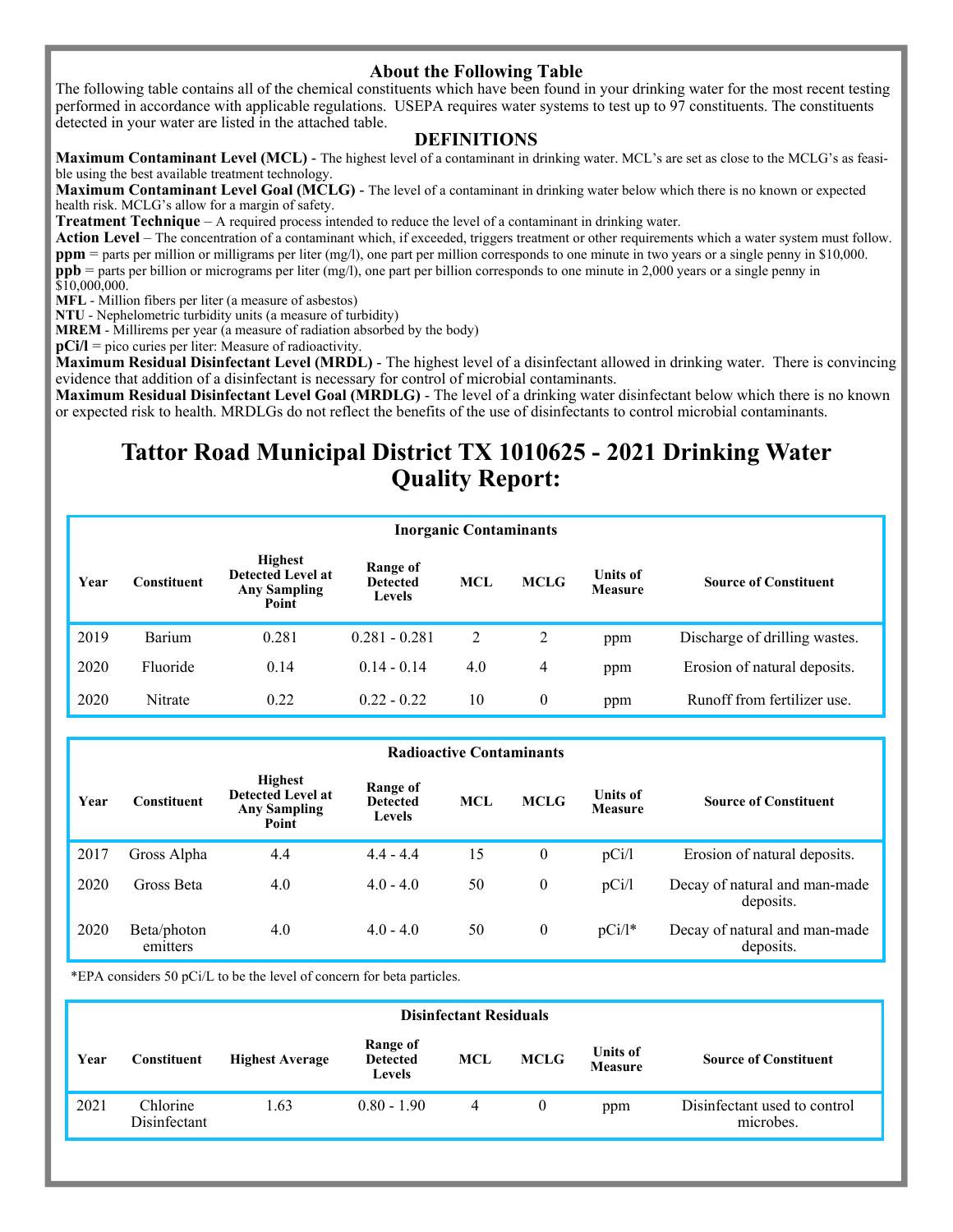|      | <b>Lead and Copper</b> |                          |                                                          |                        |              |                                   |                                             |  |  |
|------|------------------------|--------------------------|----------------------------------------------------------|------------------------|--------------|-----------------------------------|---------------------------------------------|--|--|
| Year | Constituent            | The 90th Percen-<br>tile | <b>Number</b><br><b>Exceeding</b><br><b>Action Level</b> | <b>Action</b><br>Level | <b>MCLG</b>  | <b>Units of</b><br><b>Measure</b> | <b>Source of Constituent</b>                |  |  |
| 2019 | Lead                   | 1.82                     | 0                                                        | 15                     | $\mathbf{0}$ | ppb                               | Corrosion of household plumbing<br>systems. |  |  |
| 2019 | Copper                 | 0.0441                   | 0                                                        | 1.3                    | 1.3          | ppm                               | Erosion of natural deposits.                |  |  |

The 90th percentile of the Lead/ Copper analysis means the top 10% (highest sample results) of all samples collected.

If present, elevated levels of lead can cause serious health problems, especially for pregnant women and young children. Lead in drinking water is primarily from materials and components associated with service lines and home plumbing. This water supply is responsible for providing high quality drinking water, but cannot control the variety of materials used in plumbing components. When your water has been sitting for several hours, you can minimize the potential for lead exposure by flushing your tap for 30 seconds to 2 minutes before using water for drinking or cooking. If you are concerned about lead in your water, you may wish to have your water tested. Information on lead in drinking water, testing methods, and steps you can take to minimize exposure is available from the Safe Drinking Water Hotline or at http://www.epa.gov/safewater/lead.

| <b>Coliform Bacteria</b> |                                                                                       |                 |                                                     |                                              |                                                              |  |  |  |  |  |
|--------------------------|---------------------------------------------------------------------------------------|-----------------|-----------------------------------------------------|----------------------------------------------|--------------------------------------------------------------|--|--|--|--|--|
| <b>Level Goal</b>        | Maximum Contaminant Total Coliform maximum Highest No. of<br><b>Contaminant Level</b> | <b>Positive</b> | <b>Fecal Coliform or</b><br><b>Coliform Samples</b> | <b>Total No. of Positive</b><br>form Samples | E. Coli or Fecal E. Coli or Fecal Coli-Source of Constituent |  |  |  |  |  |
| $\theta$                 | 1 positive monthly sample.                                                            |                 | $1 - 1$                                             |                                              | Naturally present in the<br>environment.                     |  |  |  |  |  |

|      | <b>Organic Contaminants</b>           |                                                                            |                                       |            |             |                                   |                                               |  |  |
|------|---------------------------------------|----------------------------------------------------------------------------|---------------------------------------|------------|-------------|-----------------------------------|-----------------------------------------------|--|--|
| Year | Constituent                           | <b>Highest</b><br><b>Detected Level at</b><br><b>Any Sampling</b><br>Point | Range of<br><b>Detected</b><br>Levels | <b>MCL</b> | <b>MCLG</b> | <b>Units of</b><br><b>Measure</b> | <b>Source of Constituent</b>                  |  |  |
| 2021 | <b>Total Trihalomethanes</b><br>TTHM) | 1.1                                                                        | $1.1 - 1.1$                           | 80         | n/a         | ppb                               | By-product of drinking water<br>chlorination. |  |  |

\*The value in the Highest Level or Average Detected column is the highest average of all TTHM sample results collected at a location over a year

| Unregulated Contaminants** |                      |                                                 |                                       |                  |                         |  |  |  |
|----------------------------|----------------------|-------------------------------------------------|---------------------------------------|------------------|-------------------------|--|--|--|
| Year                       | Constituent          | <b>Average of All</b><br><b>Sampling Points</b> | Range of<br><b>Detected</b><br>Levels | <b>Violation</b> | <b>Units of Measure</b> |  |  |  |
| 2021                       | Dibromochloromethane |                                                 | $1.0 - 1.0$                           | N                | ppb                     |  |  |  |

\*\*Unregulated contaminants are those for which EPA has not established drinking water standards. The purpose of unregulated contaminant monitoring is to assist EPA in determining the occurrence of unregulated contaminants in drinking water and whether future regulation is warranted.

### **During 2021, Tattor Road Municipal District received water from Post Wood Municipal Utility District TX1010631. The following water quality information was provided by Post Wood Municipal Utility District:**

|      | <b>Radioactive Contaminants</b>                 |                                                                            |                                              |      |              |                         |                              |  |  |  |
|------|-------------------------------------------------|----------------------------------------------------------------------------|----------------------------------------------|------|--------------|-------------------------|------------------------------|--|--|--|
| Year | <b>Constituent</b>                              | <b>Highest</b><br><b>Detected Level at</b><br><b>Any Sampling</b><br>Point | Range of<br><b>Detected</b><br><b>Levels</b> | MCL. | <b>MCLG</b>  | <b>Units of Measure</b> | <b>Source of Constituent</b> |  |  |  |
| 2018 | Combined Radium<br>226/228                      | 1.03                                                                       | $1.03 - 1.03$                                | 5    | $\mathbf{0}$ | pCi/l                   | Erosion of natural deposits. |  |  |  |
| 2021 | Gross alpha ex-<br>cluding radon and<br>uranium | 3.4                                                                        | $3.4 - 3.4$                                  | 15   | $\mathbf{0}$ | pCi/l                   | Erosion of natural deposits. |  |  |  |